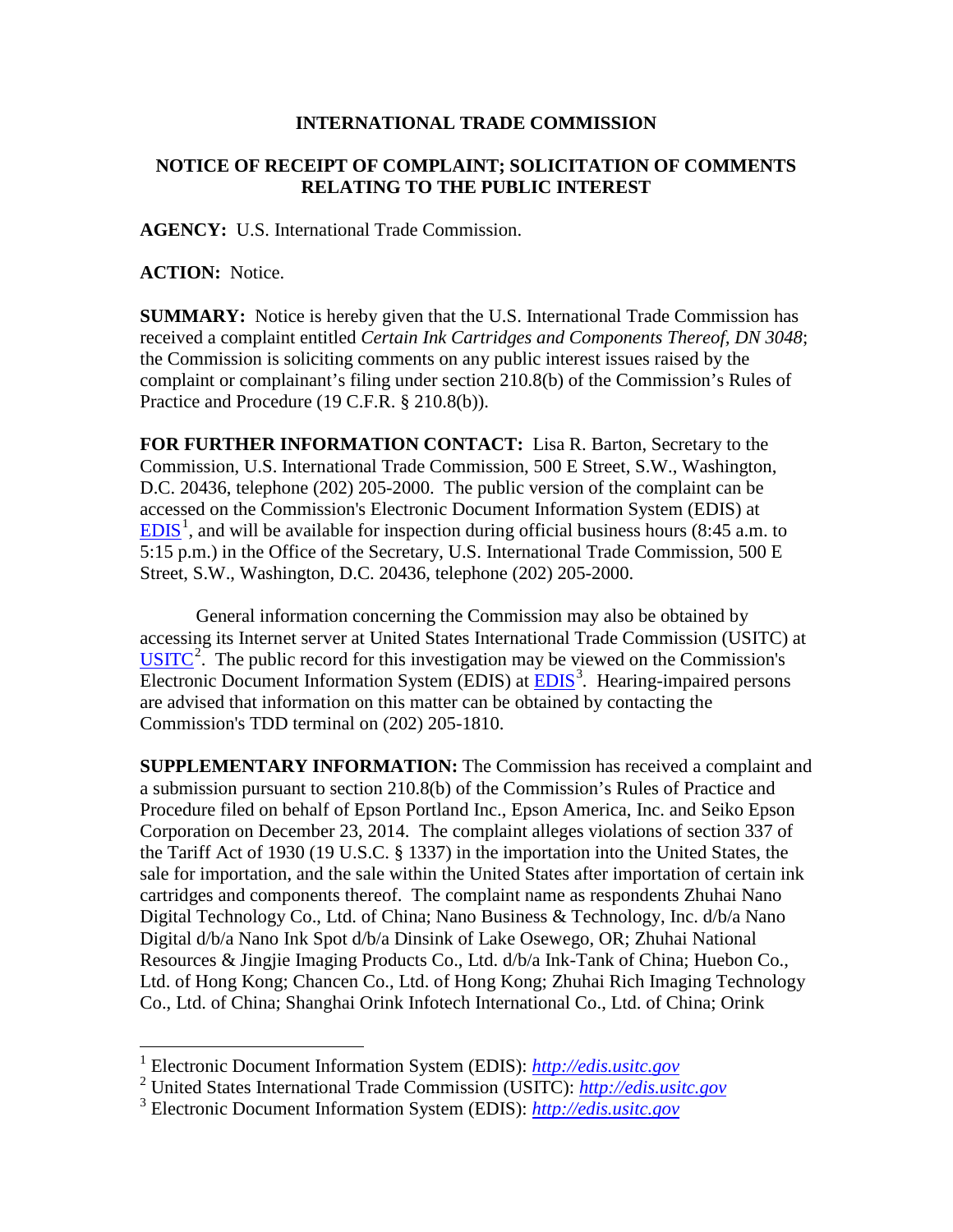Infotech Co., Ltd. of Hong Kong; Zinyaw LLC d/b/a TonerPirate.com of Houston, TX; Yotat Group Co., Ltd. of Hong Kong; Yotat (Zhuhai) Technology Co., Ltd. of China; Ourway Image Co., Ltd. of China; Kingway Image Co., Ltd of China; Zhuhai Chinamate Technology, Co., Ltd. of China; InkPro2day, LLC of Los Angeles, CA; Dongguan OcBestjet Printer Consumables Co., Ltd. of China; OcBestjet Printer Consumables (HK)Co., Ltd. of Hong Kong; Aomya Printer Consumables (Zhuhai) Co., Ltd. of China; Zhuhai Richeng Development Co., Ltd. d/b/a Richeng Technology of China. The complainant requests that the Commission issue a general exclusion order, or in the alternative a limited exclusion order, and cease and desist orders.

Proposed respondents, other interested parties, and members of the public are invited to file comments, not to exceed five (5) pages in length, inclusive of attachments, on any public interest issues raised by the complaint or section 210.8(b) filing. Comments should address whether issuance of the relief specifically requested by the complainant in this investigation would affect the public health and welfare in the United States, competitive conditions in the United States economy, the production of like or directly competitive articles in the United States, or United States consumers.

In particular, the Commission is interested in comments that:

- (i) explain how the articles potentially subject to the requested remedial orders are used in the United States;
- (ii) identify any public health, safety, or welfare concerns in the United States relating to the requested remedial orders;
- (iii) identify like or directly competitive articles that complainant, its licensees, or third parties make in the United States which could replace the subject articles if they were to be excluded;
- (iv) indicate whether complainant, complainant's licensees, and/or third party suppliers have the capacity to replace the volume of articles potentially subject to the requested exclusion order and/or a cease and desist order within a commercially reasonable time; and
- (v) explain how the requested remedial orders would impact United States consumers.

Written submissions must be filed no later than by close of business, eight calendar days after the date of publication of this notice in the *Federal Register*. There will be further opportunities for comment on the public interest after the issuance of any final initial determination in this investigation.

Persons filing written submissions must file the original document electronically on or before the deadlines stated above and submit 8 true paper copies to the Office of the Secretary by noon the next day pursuant to section 210.4(f) of the Commission's Rules of Practice and Procedure (19 C.F.R. § 210.4(f)). Submissions should refer to the docket